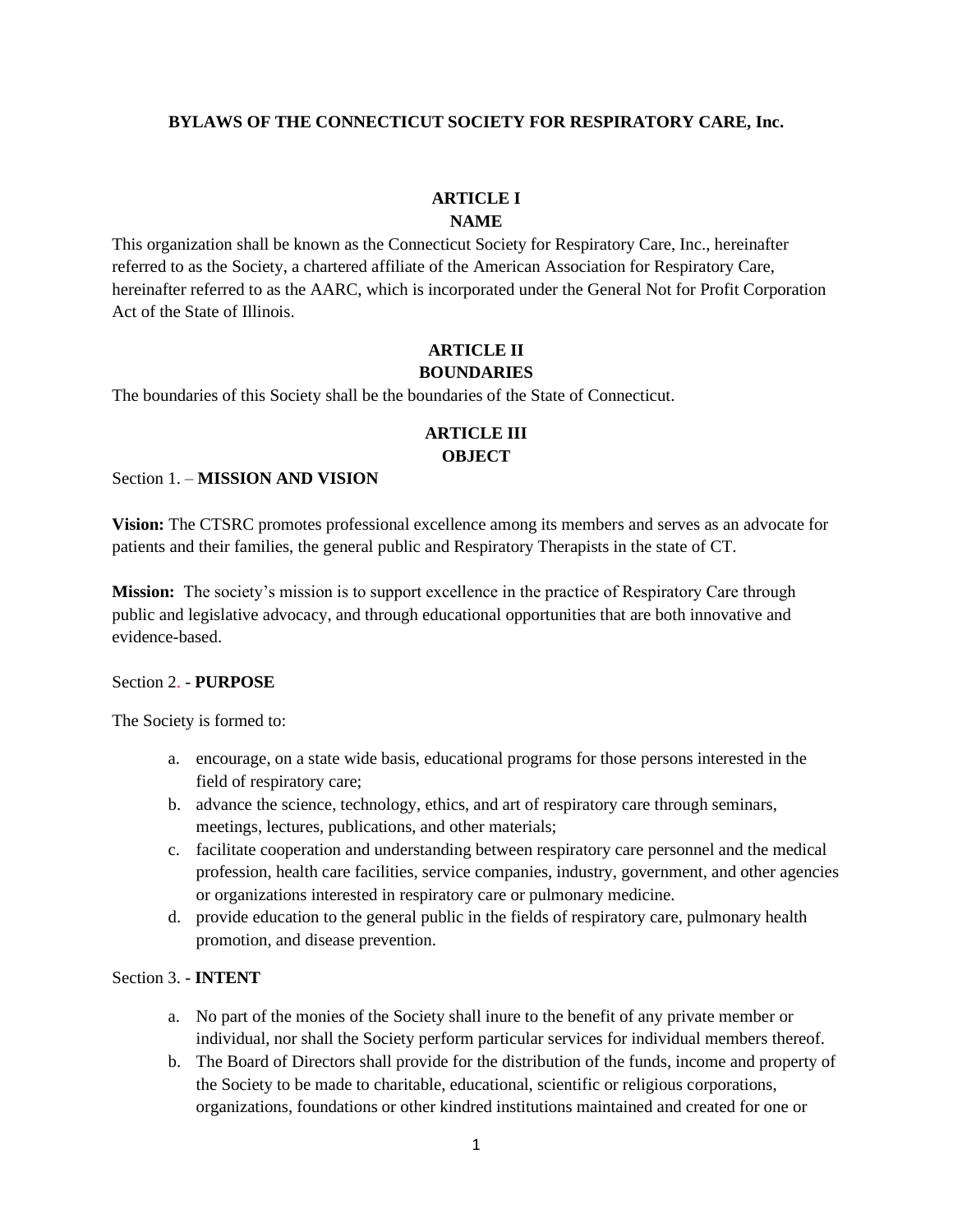more of the foregoing purposes, if, at the time of distribution the payees or distributees are exempt from income taxation and if gifts or transfers to the payees or distributees are then exempt from taxation, under sections 501, 2055, 2522, of the Internal Revenue Service Code or changes which may amend or supersede such sections.

c. The society shall not commit any act which shall constitute the unauthorized practice of medicine under the laws of the State of Connecticut.

## **ARTICLE IV MEMBERSHIP**

#### Section 1. - **CLASSES**

The Membership of this Society shall include three (3) classes: Active Member, Associate Member, and Special Member.

#### Section 2. - **ELIGIBILITY**

- a. Membership eligibility shall be considered without regard to race, religion, ethnic origin, national origin, age, sex, marital status, color, sexual orientation or gender identity.
- b. All members shall practice and or live within the boundaries of the Society.
- c. **Active Members** in good standing of the Society shall be Active members in good standing of the AARC and shall be entitled to all the rights and privileges of membership of the Society including the right to hold office, hold committee chairs, and vote.
- d. **Associate Members** in good standing of the Society shall be Associate Members in good standing of the AARC and shall be entitled to all the rights and privileges of membership of the Society except that they shall not be entitled to hold office, vote, or serve as chair of any standing committee of the Society. Associate Members will be designated to a sub-class of Associate Membership (Student, Physician, and Industrial) corresponding to their AARC membership classification.
	- 1. **Student Members** shall be individuals who are enrolled in an educational program in respiratory care accredited by, or in the process of seeking accreditation from an AARC- recognized agency.
	- 2. **Physician Members** -- Individuals will be classified as Physician Members if they meet all the requirements for Associate Membership and are duly licensed as doctors of medicine or osteopathy.
	- 3. **Industrial Members** Individuals will be classified as Industrial Members if they meet all the requirements for Associate Membership and their primary occupation or business or a majority of their business time is directly or indirectly devoted to the manufacture, sale or distribution of equipment or products which are directly or indirectly used in the area of respiratory care.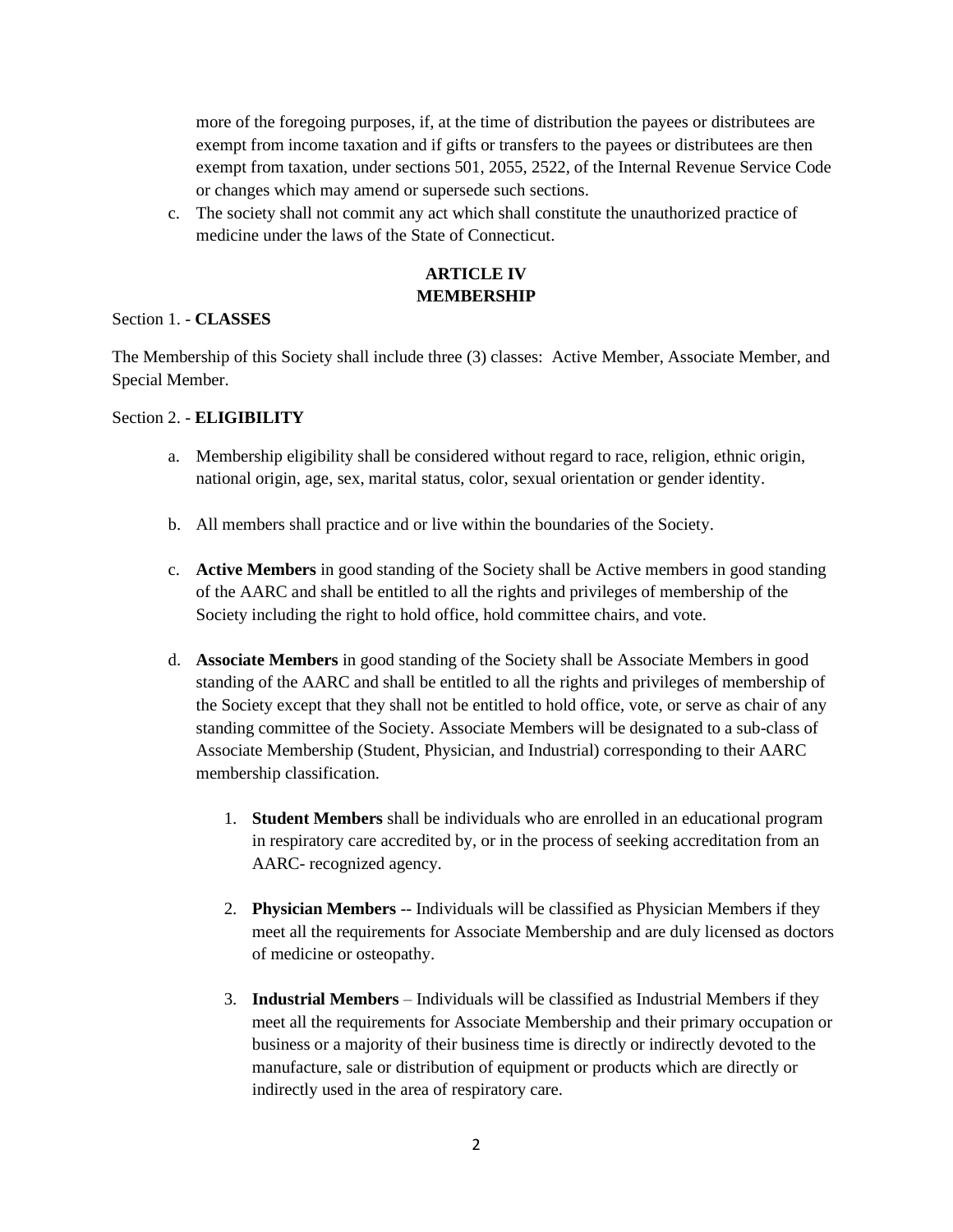#### e. **Special member**:

- 1**. Life Members** shall be members who have rendered outstanding service to the Society as Active Members and shall be life members of the AARC. This subclassification of Special Membership may be conferred by a majority vote of the Board of Directors. Life Members shall be entitled to all the rights and privileges of membership of the Society including the right to hold office, hold committee chairs, and vote. Life members shall be exempt from the payment of dues. Hereinafter, all references to Active Members shall refer to both Active and Life Members of the Society.
- 2. **Honorary Members** shall be persons who have rendered distinguished service to the field of respiratory care. This sub-classification of Special Membership may be conferred by a majority vote of the Board of Directors, Honorary Members shall have all the rights and privileges of membership of the Society except that they shall not be entitled to hold office, hold committee chairs, or vote. Honorary Members shall be exempt from the payment of dues.
- 3. **General Members** shall be individuals who have an interest in respiratory care and who do not qualify for other membership classifications. General Members shall have all the rights and privileges of membership of the Society except that they shall not be entitled to hold office, hold committee chairs, or vote.

Section 3 – Conditions of membership:

As a condition of membership, all Members shall be bound by the Bylaws, standing rules, code of ethics, and other rules, regulations, policies, and procedures adopted from time to time by the Society.

#### Section 3. - **APPLICATION AND RENEWAL OF MEMBERSHIP**

a. Membership in the Society is automatic upon membership application and/or renewal in the AARC.

### **ARTICLE V NOMINATIONS AND ELECTIONS**

#### Section 1. - **NOMINATIONS COMMITTEE**

- a. The Board of Directors shall elect a Nominations Committee and Chairperson consisting of up to three (3) active members each year at least one hundred and twenty (120) days before the annual business meeting.
- b. No member shall serve more than two (2) consecutive terms on this committee.
- c. The Nominations Committee will place in nomination the name(s) of person(s) for each of the offices of President-Elect, Vice-President of Internal Affairs, Vice President of External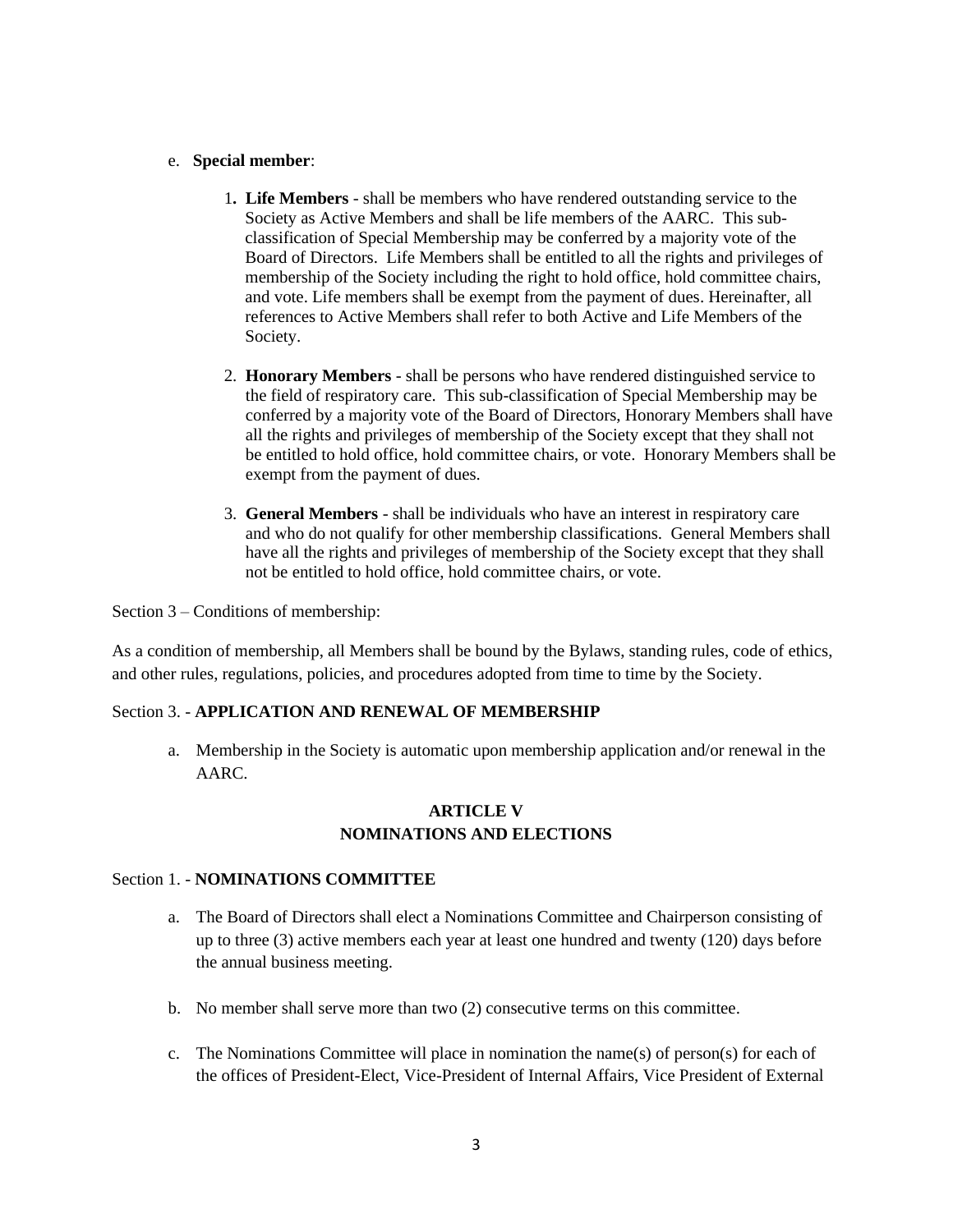Affairs, Secretary, Treasurer, and Delegate The name(s) of two (2) or more persons will be placed in nomination for each of the Directors to be elected.

- d. The Nominations Committee shall place in nomination only candidates for election who are active members, well qualified, and willing to serve.
- e. The Chairperson shall report the slate of nominees with a pertinent biographical sketch of each nominee's professional activities and services to the Board of Directors at least ninety (90) days prior to the annual business meeting.

### Section 2. - **ELECTIONS COMMITTEE**

- a. Each year the Board of Directors shall elect an impartial Elections Committee and Chairperson consisting of up to three (3) active members who shall prepare, distribute, receive and verify all ballots for the annual election.
- b. Members of the Nominations Committee shall not serve on this committee.
- c. The Elections Committee shall have a ballot prepared setting forth the Nomination Committee's slate and biographical sketches.
- d. Provisions shall be made on the ballot for write-in votes for each office to be filled.
- e. Active members are notified via AARConnect, social media and the Society website at least forty-five (45) days prior to the annual business meeting which will announce the dates that the electronic ballot will be available and the positions that will be voted on. The ballot, whether paper or electronic, will be designed to be a secret ballot. Paper ballots, to be acceptable, must be postmarked at least ten (10) business days before the annual business meeting. In order for electronic ballots to be acceptable, the voting must close at least ten (10) days before the annual business meeting. The deadline will be clearly indicated on the ballot.
- f. The Committee shall cause the ballots for the annual election to be counted no sooner than ten (10) days prior to the annual business meeting.
- g. Elections shall be by plurality of the votes cast. A tie vote shall be decided by lot.
- h. The results of the election shall be announced by the President at the annual business meeting.
- i. After the completion of an election, if there is no possibility that the membership may order a recount, the ballots can be ordered to be destroyed or deleted or to be filed for a certain length of time with the secretary before being destroyed.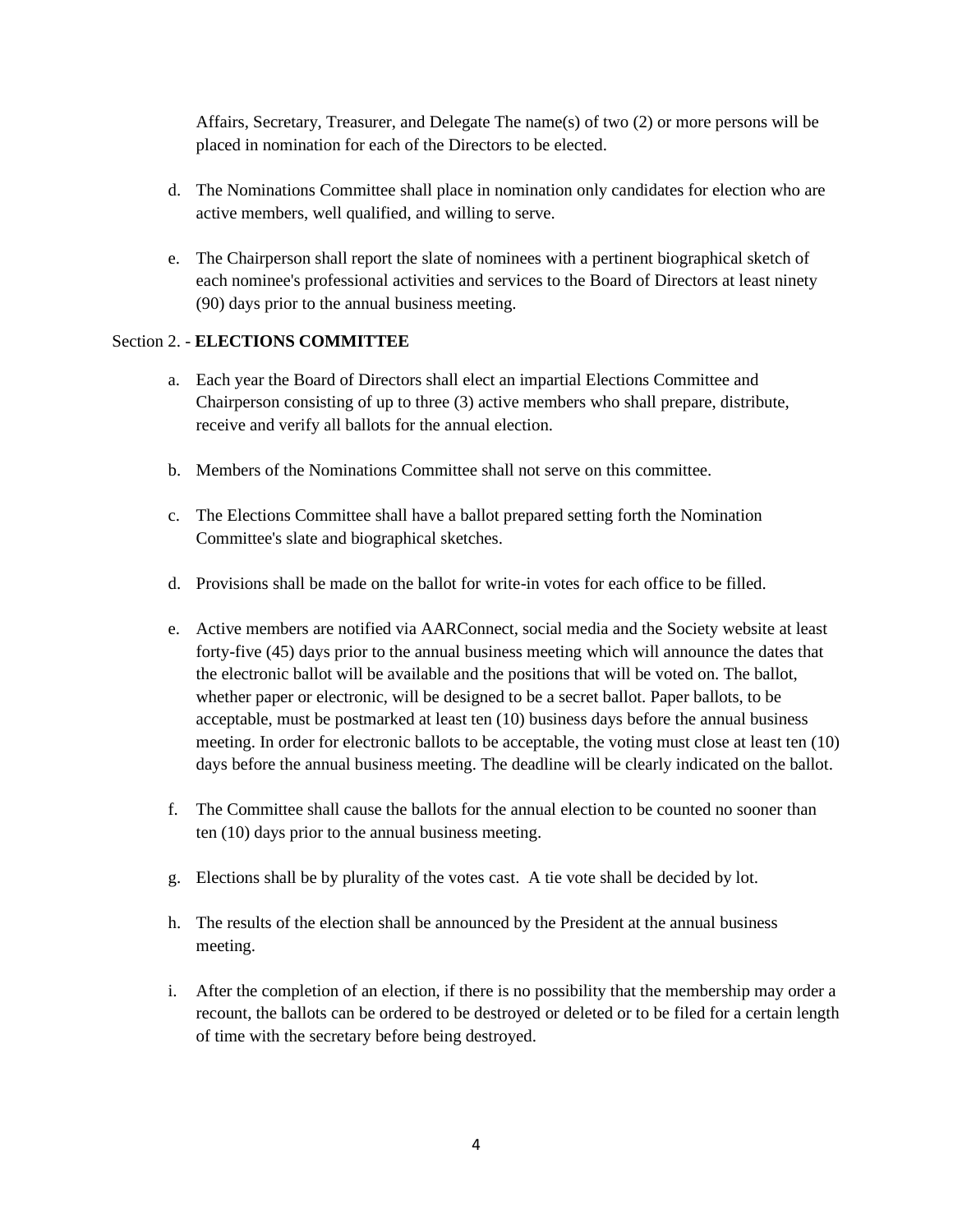## **ARTICLE VI OFFICERS**

#### Section 1. – **OFFICERS**

The officers of the Society shall be: a President, a President-Elect (who automatically succeeds the Presidency when the President's term ends) an Immediate Past President, a Vice-president for Internal Affairs, a Vice-president for External Affairs, a Secretary, and a Treasurer. These officers shall perform the duties prescribed by these bylaws and by the parliamentary authority adopted by the Society.

### Section 2. - **TERM OF OFFICE**

- a. The term of office for all shall be two (2) years except for President-Elect and Past President which shall be for one year and the treasurer which shall be two (2) and one-half years.
- b. The term of office for all officers shall begin at the annual business meeting.
- c. The President-Elect shall complete an immediate successive one (1) year term for the office of President- Elect, followed by a two (2) year term for the office of President and followed by a one (1) year term as Past President before being eligible to service a successive term in any other office.
- d. The Vice-Presidents, Secretary and Treasurer shall not serve more than three (3) consecutive terms in the same office.

## Section 3. - **DUTIES OF OFFICE**

- a. **President.** The President shall be the chief executive officer of the Society. The President shall preside at the annual business meeting, all meetings of the Board of Directors, and Executive Committee; prepare an agenda for each meeting of the Board of Directors and submit it to the members of the Board not fewer than ten (10) days prior to such a meeting; appoint standing and special committees, subject to the approval of the Board of Directors; be an ex-officio member of all committees except the Election and Nomination committees; present to the Board of Directors and membership an annual report of the Society's activities; and authorize expenditure of Society funds as approved by the Board of Directors.
- b. **President-Elect.** The President-Elect shall become acting President and shall assume the duties of the President in the event of the President's absence, resignation, or disability. The President-Elect shall perform such other duties as assigned by the President or Board of Directors.
- c. **Vice-President for Internal Affairs.** The Vice-President for Internal Affairs will serve as a liaison to the committees of the Society and shall perform such other duties as assigned by the President or Board of Directors. The Vice-President of Internal Affairs will chair the annual conference put forth by the Society. The Vice-President for Internal Affairs shall assume the duties of the President-Elect in the event of the absence, resignation, or disability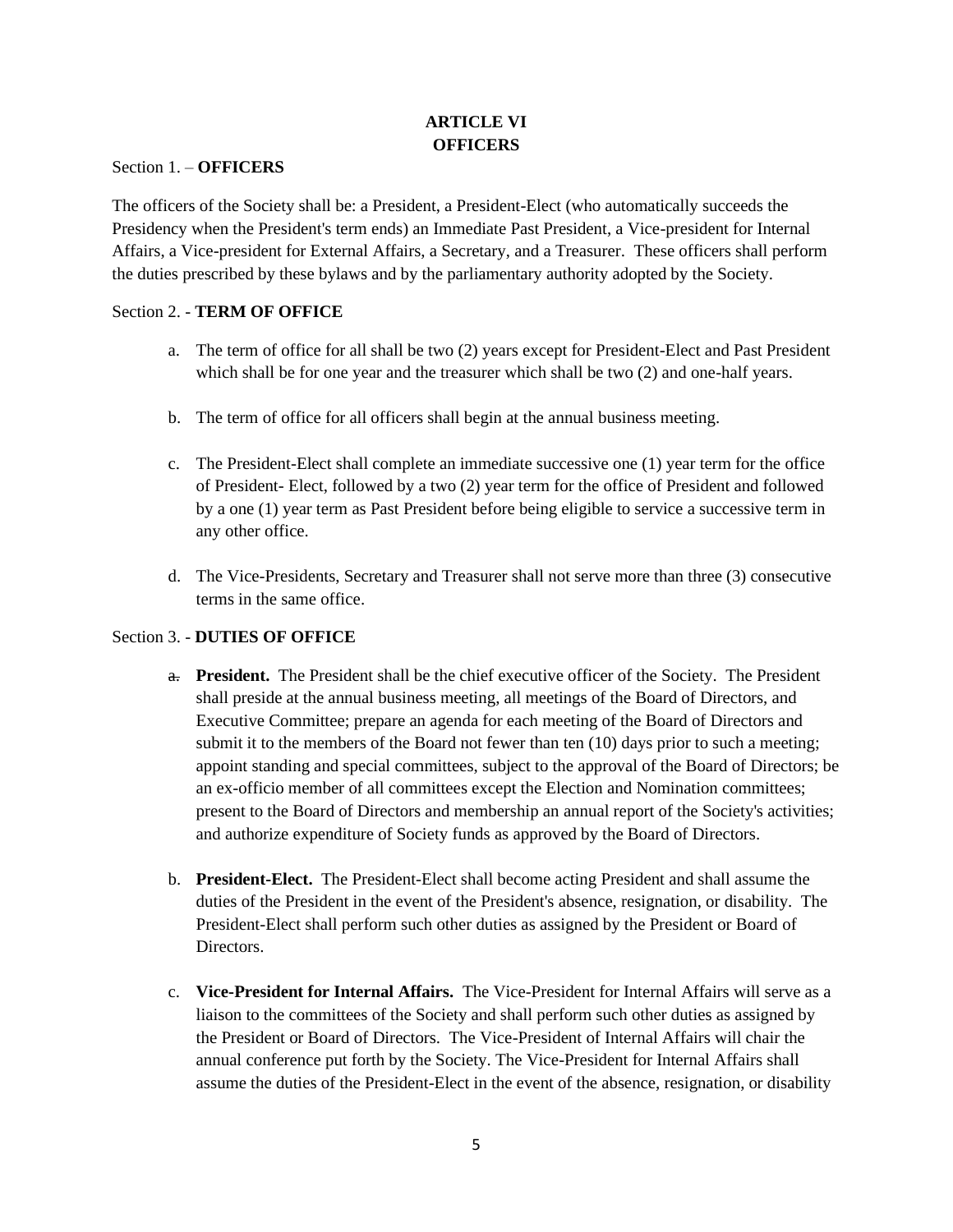of either of those that officers, but will also continue to carry out the duties of the office of the Vice-President for Internal Affairs.

- d. **Vice-President for External Affairs.** The Vice-President for External Affairs will serve as a liaison to other organizations and associations with which the society has a relationship and shall perform such other duties as assigned by the President or Board of Directors. The Vice-President of External Affairs should assume the office of the Treasurer until the board meets and elects an acting treasurer who will serve in this capacity until the next regularly scheduled election.
- e. **Treasurer.** The Treasurer shall have charge of all funds and securities of the Society, endorsing checks, notes, or other orders for the payment of bills,; dispersing funds as authorized by the Board of Directors and/or in accordance with the adopted budget,; and depositing funds as designated by the Board of Directors and authorized by the President. The Treasurer shall see that full and accurate accounts are kept, make monthly treasurer reports presented at Board of Director meeting and make a complete written yearly report at the annual business meeting. At the expense of the Society, the Treasurer shall be bonded in an amount determined by the Board of Directors. The Treasurer shall submit the proper tax forms to the Internal Revenue Service within ninety (90) days following the fiscal year. The Treasurer will serve as chair of the Finance committee. The treasurer's term of office extends for six (6) months beyond the typical two (2) year term of the other officers. The extended term is to assist in the transition of the Society's finances and financial processes, policies, and procedures to the newly elected treasurer.
- f. **Secretary.** The Secretary shall have charge of keeping the minutes of the meetings of the Board of Directors, executive committee, and the annual business meeting; executing the general correspondence, and, in general, performing all the duties as from time to time shall be assigned by the President or the Board of Directors. The Secretary shall submit a copy of the minutes of each meeting of the governing body and other business of the Society each member of the Board of the Society.
- g. **Immediate Past President.** The Immediate Past President shall advise and consult with the President and shall perform such other duties as assigned by the President or Board of Directors. The Immediate Past President or CTSRC president designee will serve as chair of the By-Law Committee.

#### Section 4. - **VACANCIES IN OFFICE**

a. In the event of a vacancy in the office of President, the President-Elect, shall become Acting President to serve the unexpired term and shall serve his/her own, the successive term, as President. In the year where there is no President-elect, the Past President shall assume the duties of the President until the next meeting of the Board of Directors, at which time the Board may elect a qualified member to fill the vacancy or may hold a special election by members of the society.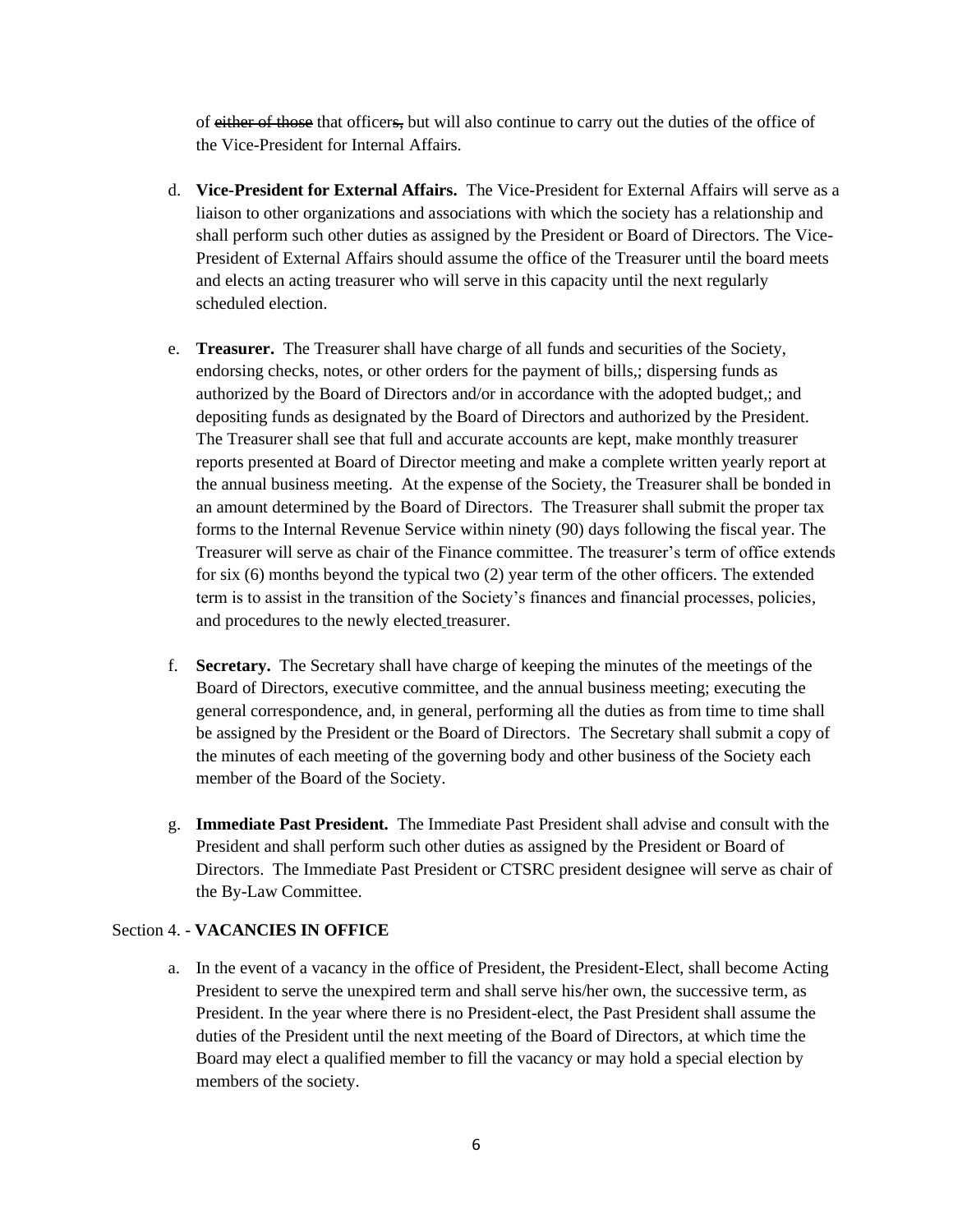- b. In the event of a vacancy in the office of President-Elect, the Vice-President for Internal Affairs shall assume the duties, but not the office of President-Elect, and shall also continue to serve as Vice-President for Internal Affairs until the next meeting of the Board of Directors, at which time the Board may elect a qualified member to fill the vacancy or may hold a special election by the members of the Society.
- c. In the event of a vacancy in the office of either the Vice-President for Internal Affairs or the Vice- President for External Affairs, the Board of Directors, will elect an acting Vice-President for Internal Affairs or an acting Vice-President for External Affairs to serve the unexpired term.
- d. In the event of a vacancy in the office of Treasurer, the Board of Directors will elect an acting Treasurer to serve the unexpired term.
- e. In the event of a vacancy in the office of Secretary, the Board of Directors will elect an acting Secretary to serve the unexpired term.
- f. In the event of a vacancy in the office of Immediate Past President, that office shall remain vacant.

# **ARTICLE VII BOARD OF DIRECTORS**

#### Section 1. - **COMPOSITION AND POWERS**

- a. The executive government of this Society shall be vested in a Board of eighteen (18) Active Members consisting of the Officers, Board of Directors, and the Delegates of the Society.
- b. The President shall be the Chair and Presiding Officer of the Board of Directors and the Executive Committee. The President shall invite, in writing, such guests to the meetings of the Board as deemed necessary with the privilege of voice but not vote.
- c. The Board of Directors shall have the power to declare an office vacant by two-thirds (2/3) vote of the entire Board, upon refusal or neglect of any member of the Board to perform the duties of the office, or for any conduct deemed prejudicial to the Society. Written notice shall be given to the member that the office has been declared vacant.
- d. Upon completion of the application process and verification that the student is a student member of the AARC, student members of the board are selected and appointed by the executive committee. The term of office is one year. Student members have the privilege of voice but not vote. In the event of a vacancy, the position will remain vacant until the next year.

#### Section 2. - **DUTIES**

The Board of Directors shall: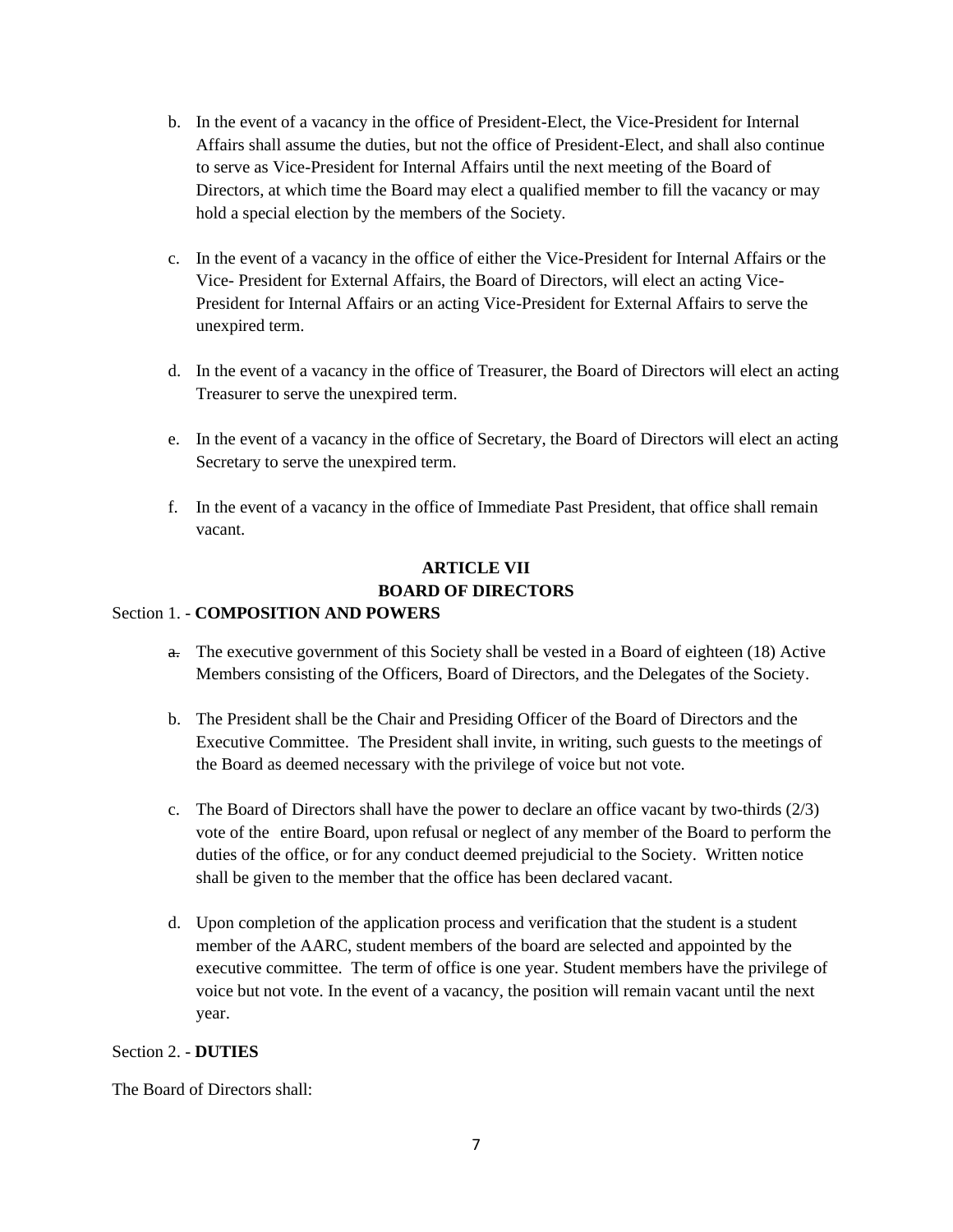- a. Supervise all business and activities of this Society within the limitations of these Bylaws.
- b. Adopt and rescind standing rules of the Society.
- c. Receive and act upon the reports and recommendations of special and standing committees.
- d. Annually evaluate Society activities and formulate specific plans to fulfill its purpose.

### Section 3 - **TERM OF OFFICE**

a. The term of office for Directors shall be three (3) years or until their successors are elected.

### Section 4. - **VACANCIES**

a. Any vacancy that occurs on the Board of Directors shall be filled by qualified members elected by the Board of Directors. Individuals so elected shall serve until the next regular election.

### Section 5. - **MEETINGS**

- a. The Board of Directors shall meet at least quarterly; holding not fewer than four (4) regular and separate meetings during the calendar year.
- b. Members are expected to attend 75% (8 of 11 scheduled meetings) of all meetings called.
- c. Special meeting of the Board of Directors shall be called by the President at such times as the business of the Society shall require, or upon written request of ten (10) members of the Board of Directors filed with the President and Secretary of the Society.
- d. Ten (10) voting members of the Board shall constitute a quorum at any meeting of the Board of Directors.
- e. All meetings of the Board of Directors shall be open to all members of the Society, except portions of meeting deemed to be executive session. Those members recognized by the Chair shall have privilege of voice but not vote.

#### Section 6. - **VOTE OF MEMBERSHIP**

a. Whenever, in the judgment of the Board of Directors, it is necessary to present any business to the membership prior to the next regular or annual business meeting, the Board of Directors may, unless otherwise required by these Bylaws, instruct the elections committee to conduct a vote of the membership. Such votes shall require approval of a majority of the valid votes received within thirty (30) calendar days after date of such submission to the membership, except in the case of an Amendment to the Bylaws when a two- thirds (2/3) majority of the valid votes received is required. Any and all action approved by the members in accordance with the requirements of this Article shall be binding upon each member thereof. Any Amendment (s) to the Bylaws to this Society shall be presented to the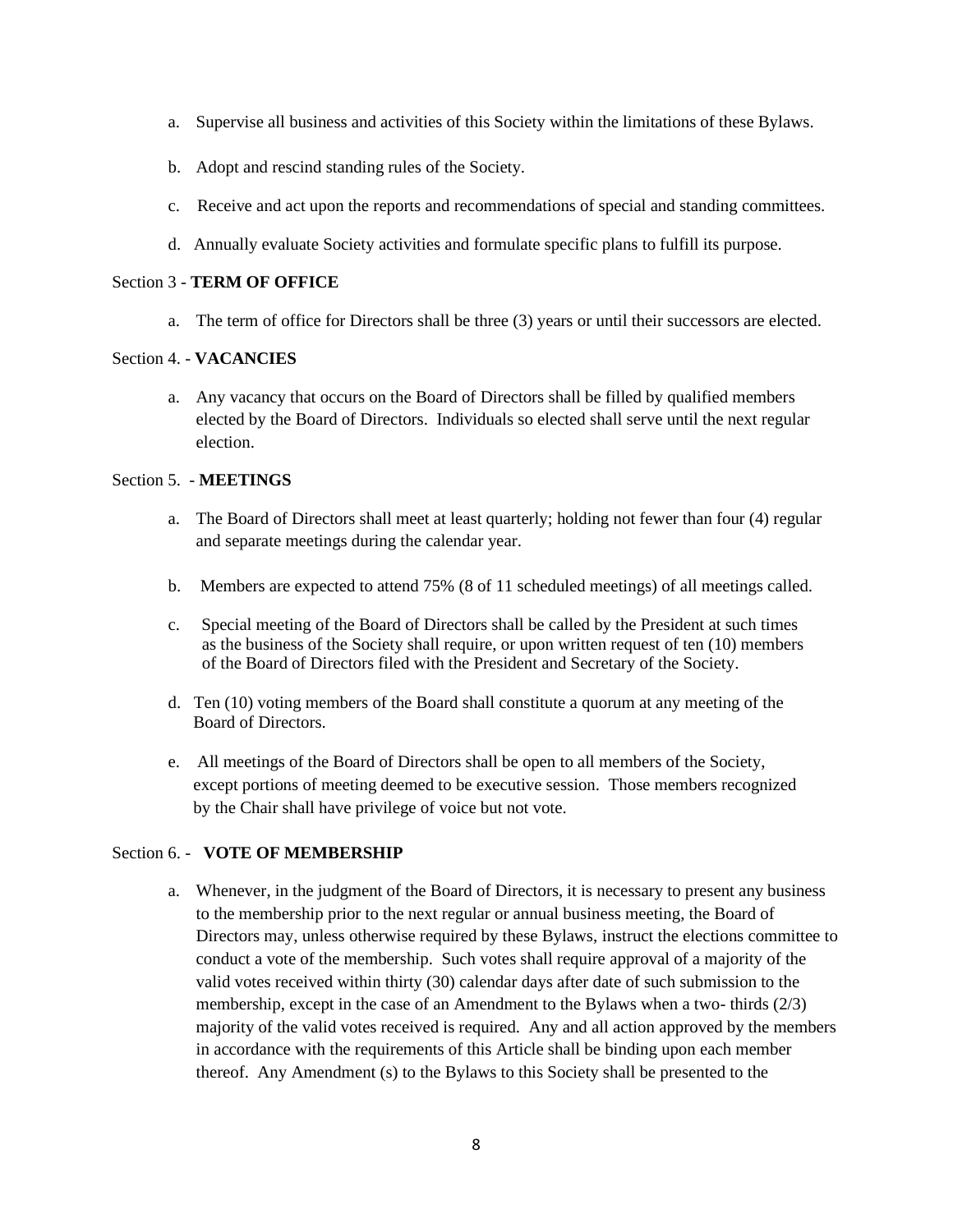membership at least thirty (30) days prior to a mail or electronic vote, as provided in Article XV of these Bylaws concerning Amendments.

b. The term mail anywhere in these by-laws shall refer to either regular mail and/or e-mail

### Section7. - **EXECUTIVE COMMITTEE**

The Executive Committee of the Board of Directors shall consist of the President, President-Elect, Vice-President for Internal Affairs, Vice-President for External Affairs, Immediate Past-President, Secretary& Treasurer. They shall have the power to act for the Board of Directors between meetings of the Board of Directors, and such action shall be subject to ratification by the Board at its next meeting.

## **ARTICLE VIII ANNUAL BUSINESS MEETING**

### Section 1. - **DATE AND PLACE**

- a. The Society shall hold an annual business meeting in each calendar year; additional meetings may be held as required to fulfill the objectives of the Society.
- b. The date and place of the annual business meeting and additional meetings shall be decided in advance by the Board of Directors. In the event of a major emergency, the Board of Directors may cancel their scheduled meeting, set a new date and place, if feasible, or conduct the business by alternate means provided the material is distributed in the same words to the membership.

#### Section 2. - **PURPOSE**

The annual business meeting shall be for the purpose of receiving reports of officers and committees, the results of the election, and for other business brought by the President.

#### Section 3. - **NOTIFICATION**

Written notice of the time and place of the annual business meeting shall be sent or made available to all members of the Society not fewer than sixty (60) days prior to the meeting. An agenda for the annual business meeting shall be available to all members not fewer than thirty (30) days prior to the annual business meeting.

#### Section 4. - **QUORUM**

A majority of the voting members present at a duly called business meeting shall constitute a quorum.

#### Section 5. - **MEETING FORMAT**

- a. The annual business meeting shall be conducted as an open meeting of the Board of Directors.
- b. Active Members in good standing shall have the right to voice and vote.
- c. Associate Members in good standing shall have the right to voice, but not vote.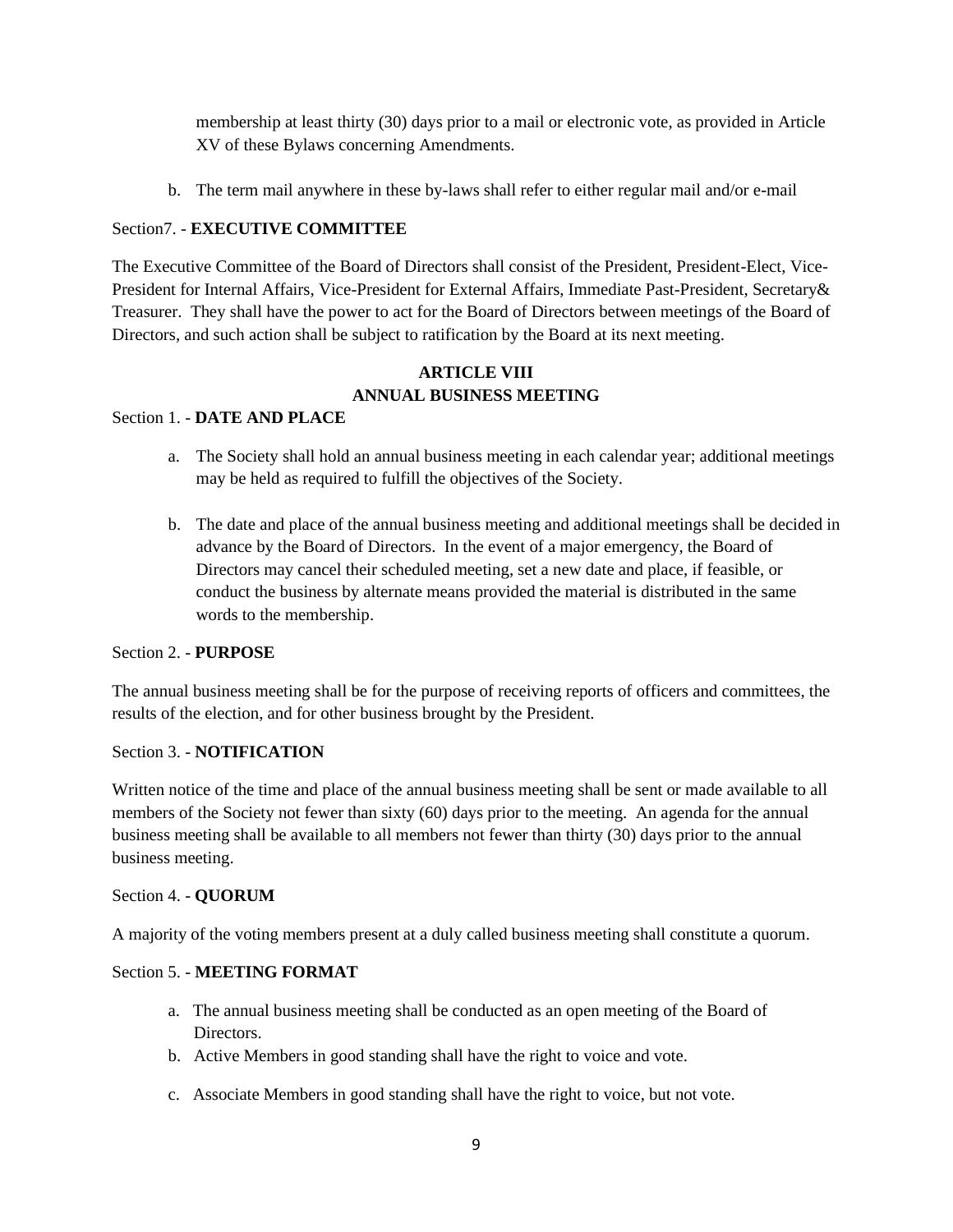## **ARTICLE IX SOCIETY DELEGATION TO THE AARC HOUSE OF DELEGATES**

### Section 1. – **COMPOSITION**

The Society will send a delegation of two (2) delegates to the House of Delegates.

## Section 2. - **ELECTION**

Delegates of this Society to the House of Delegates of the AARC shall be elected as specified in the AARC Bylaws.

### Section 3. - **DUTIES**

The duties of the Delegates shall be as specified in the Bylaws of the AARC.

### Section 4. - **TERM OF OFFICE**

The term of office for the Senior Delegate shall be two (2) years. The term of office for the junior delegate shall be two (2) years. After his/her term of office the junior delegate shall become the senior delegate.

### Section 5. - **MULTIPLE OFFICES**

Delegates may not hold concurrent elective office in the Society.

#### Section 6. - **SUCCESSION**

No Delegate of the Society shall serve more than four (4) consecutive terms in the House of Delegates.

## Section 7. - **VACANCY OF OFFICE**

If a vacancy occurs for the Senior Delegate of the Society the junior delegate will assume the senior delegates role for the remainder of the senior's term. The junior delegate's position will be filled by a qualified active member of the society elected by the membership.

## **ARTICLE X COMMITTEES**

#### Section 1. - **STANDING COMMITTEES**

- a. The Standing Committees of the Society shall be: Executive, Finance, Bylaws, Program, Education, Government Affairs, Membership, Nominations, Elections, and Public Relations, Web Page/Social Media, and Strategic Planning.
- b. The Chair and Members of standing committees shall be appointed by the President in accordance with the Bylaws and subject to the approval of the Board of Directors.
- c. Committee terms shall expire on the date of the annual business meeting.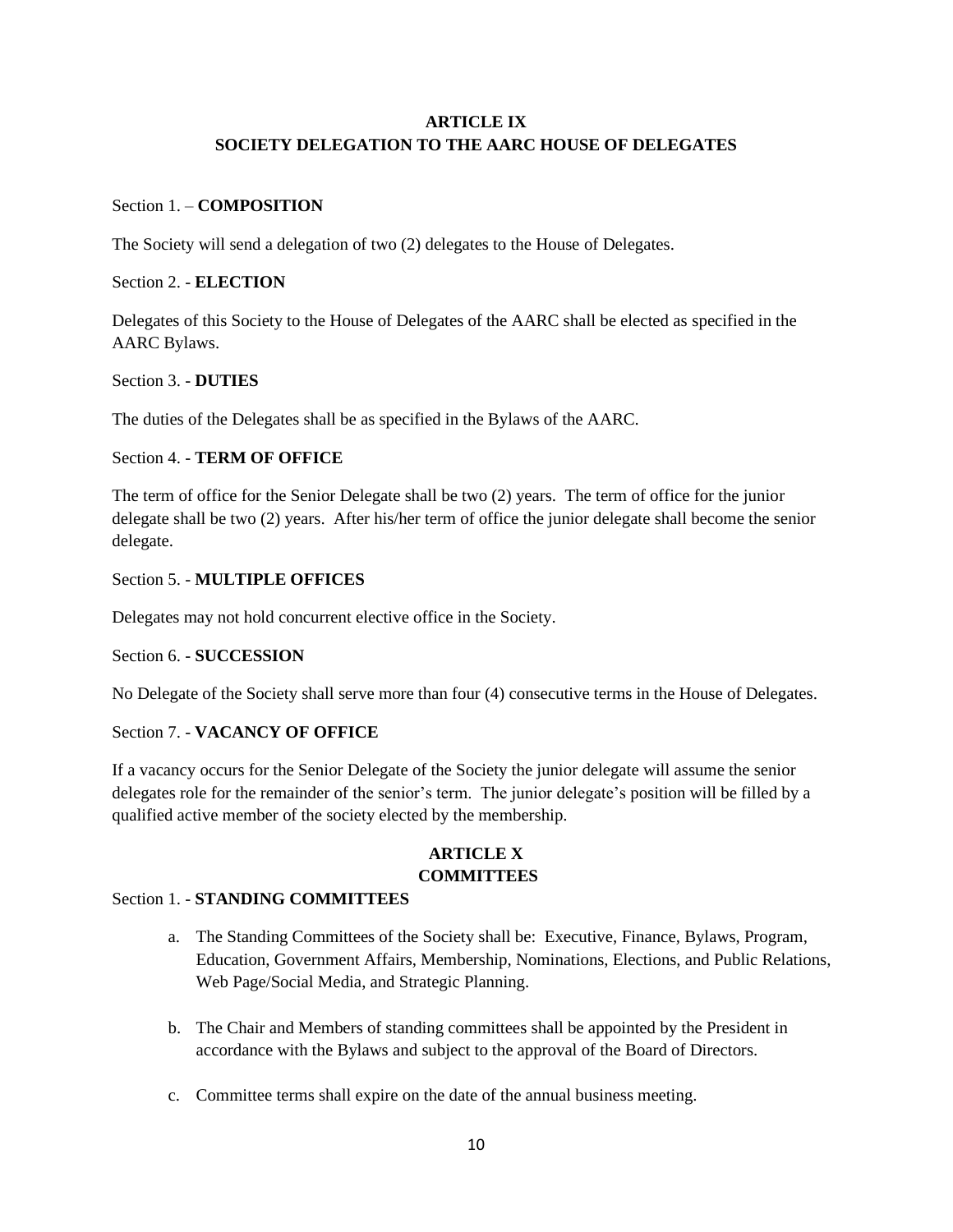#### Section 2. - **SPECIAL COMMITTEES**

- a. A special committee may be appointed by the President as the need arises to carry out specific tasks.
- b. Upon presentation of its final report to the President or the Board of Directors, the committee shall automatically cease to exist.

## **ARTICLE XI COMPOSITION AND DUTIES OF COMMITTEES** Section 1. - **COMMITTEE CHAIR DUTIES**

- a. The Chair of each committee shall confer promptly with the members of his committee on work assignments.
- b. The Chair of each committee may recommend prospective committee members to the President. When practical, the Chairperson of the previous year shall serve as a member of the new committee.
- c. The Chair of each committee shall submit pertinent committee correspondence to the Secretary of the Society who shall forward copies to the Board of Directors.
- d. The Chair of each committee shall report at the times and in the manner charged by the President.
- e. The Chair of each committee shall submit a budget for the next fiscal year to the Finance committee by October 1 of each year.
- f. The Chair of each committee shall be as designated in these By-laws unless a "conflict of interest" exists. Then, the committee shall be chaired by one (1) member of the Board of Directors appointed by the President

#### Section 2. –**FINANCE COMMITTEE**

- a. This Committee shall be composed of the Executive Committee and shall be chaired by the Treasurer.
- b. The Committee shall prepare an annual budget at least forty-five (45) days prior to the new fiscal year.
- c. The Committee shall submit a proposed budget to the Board of Directors at least thirty (30) days prior to the end of the fiscal year and shall ensure that an approved budget is in effect by the beginning of the new fiscal year.
- d. The committee is responsible for monitoring the financial affairs of the organization in cooperation with external independent auditors.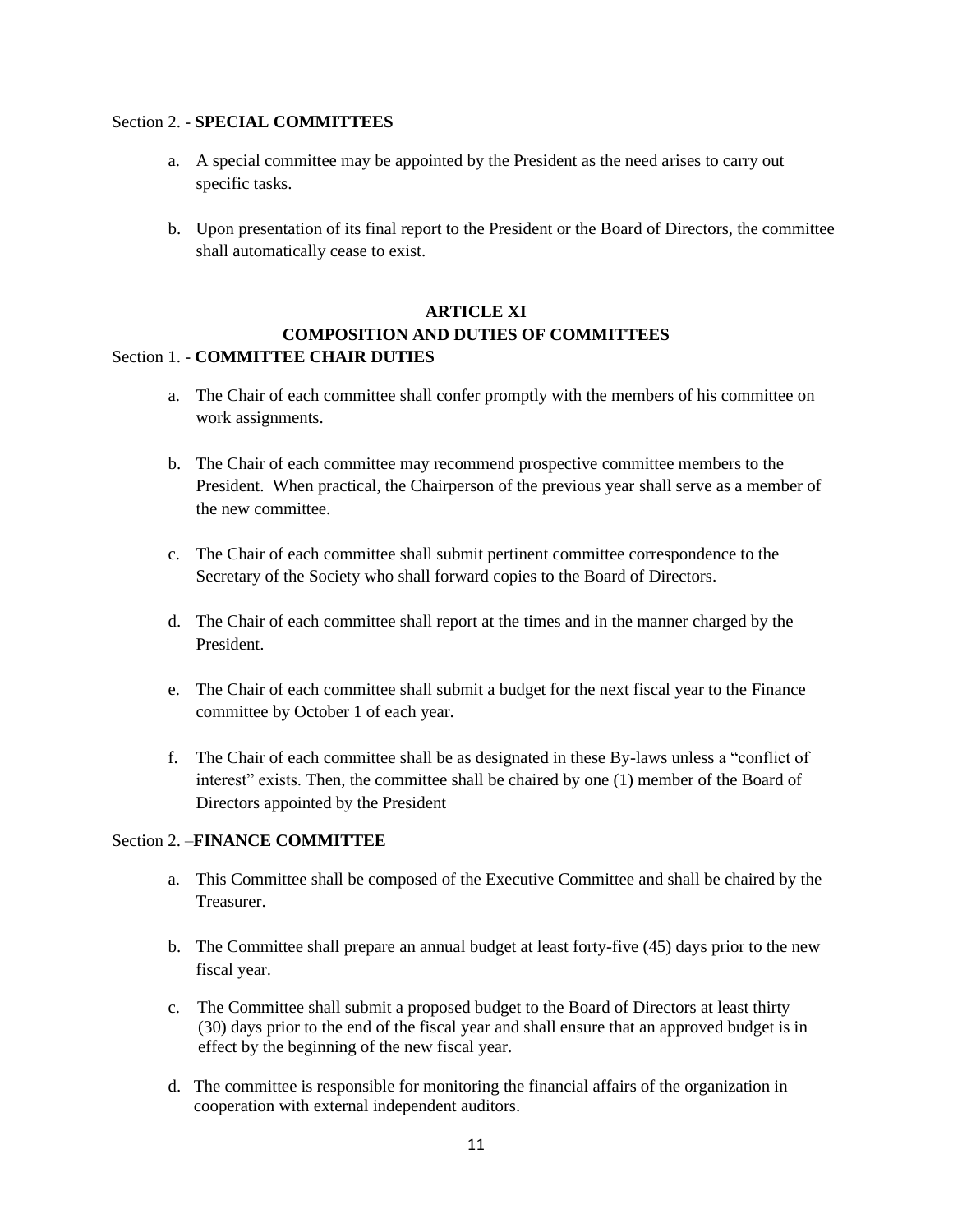d. The Committee will review the independent auditor's report of the Society's finances and report the findings to the Board of Directors.

### Section 3. - **BYLAWS COMMITTEE**

- a. This Committee shall consist of at least one member, the Immediate Past President will serve as chair.
- b. This Committee shall receive and prepare all proposed Amendments to the Bylaws for submission to the Board of Directors and the AARC Bylaws Committee. The committee may also initiate such Amendments for submission to the Board of Directors and the AARC Bylaw Committee representative.
- c. Upon approval of the AARC Bylaws Committee and the AARC Board of Directors, the Committee shall prepare and distribute the proposed Amendments to the Society membership for a vote in accordance with Article XV of these Bylaws.
- d. This Committee shall perform such other pertinent duties to meet the objective of the Society as may be assigned by the President or the Board of Directors.

#### Section 4. - **PROGRAM COMMITTEE**

- a. This Committee shall be responsible for the planning and managing of the annual education meeting as well as for any other educational activities as assigned by the President or the Board of Directors. The Vice-President of Internal Affairs will chair this committee.
- b. The Medical Advisor(s) or his/her designee will be a consultant member(s) of this committee.
- c. This Committee shall perform such other pertinent duties to meet the objectives of the Society as may be assigned by the President or the Board of Directors.

#### Section 5. - **EDUCATION COMMITTEE**

- a. This Committee shall include at least one (1) member of the Board of Directors and be so constructed as to provide experienced members for education planning.
- b. The Medical Advisor(s) or his/her designee will be a consultant member(s) of this committee.
- c. This Committee shall perform such other pertinent duties to meet the objectives of the Society as may be assigned by the President or the Board of Directors.

#### Section 6. - **GOVERNMENT AFFAIRS COMMITTEE**

- a. The committee is comprised of members of the board of directors.
- b. This Committee shall monitor legislative and governmental activities that are of interest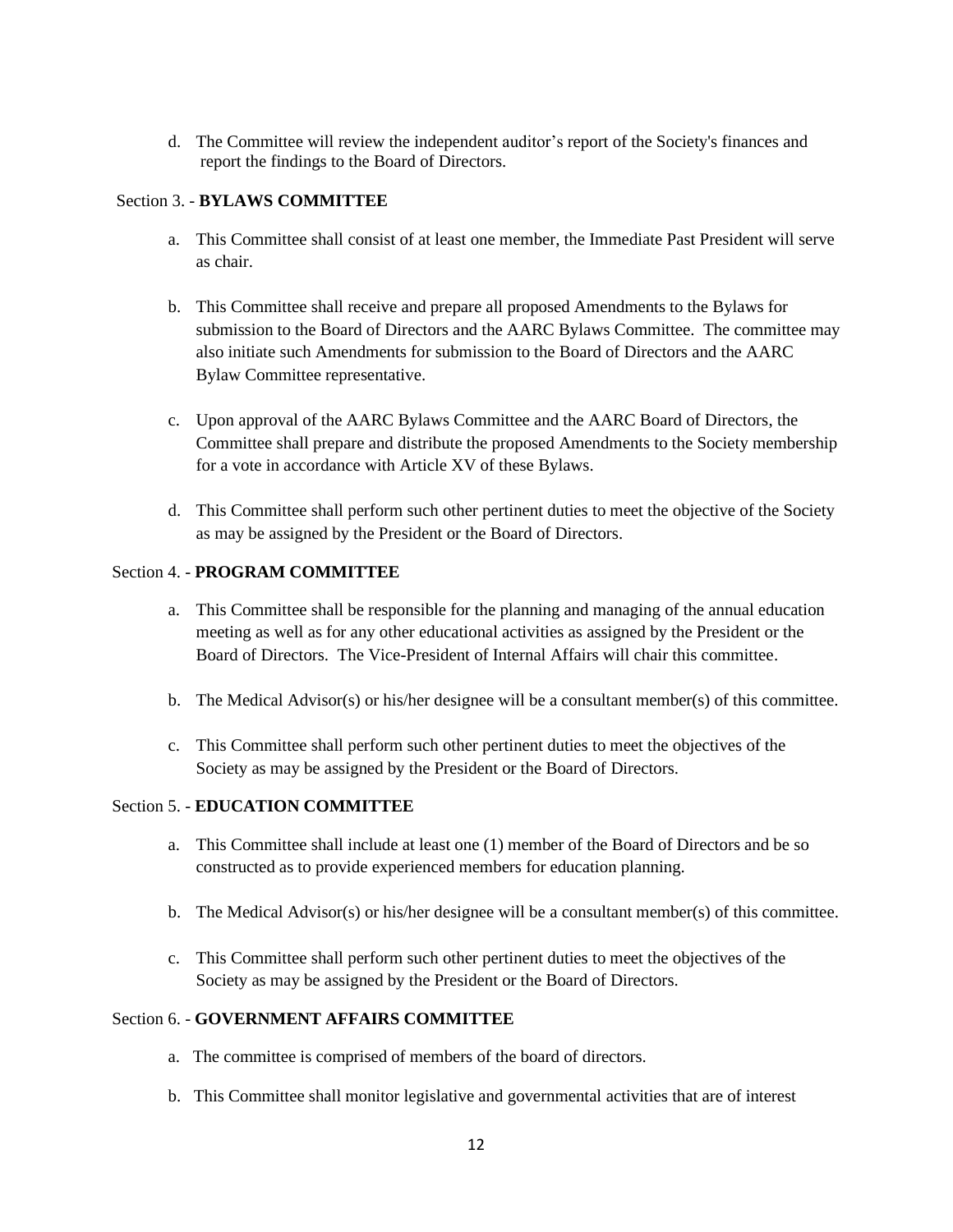to the Society.

- c. This Committee shall report to the Board of Directors on such activities and formulate recommendations if requested.
- d. This Committee shall perform such other pertinent duties to meet the objectives of the Society as may be assigned by the President or the Board of Directors.

#### Section 7. - **MEMBERSHIP COMMITTEE**

- a. This Committee shall include at least one (1) member of the Board of Directors.
- b. This Committee shall be responsible for maintaining all records pertaining to the Membership of this Society.
- c. This Committee shall perform such other pertinent duties to meet the objectives of the Society as may be assigned by the President or the Board of Directors.

#### Section 8. - **PUBLIC RELATIONS COMMITTEE**

- a. The Vice-President of External Affairs will chair this Committee
- b. This Committee shall maintain such liaison as has been established by the Board of Directors with other individuals and organizations whose activities may be of interest to the members of this Society. This may include the preparation of exhibits, programs and other items to bring the message of respiratory care, the Society and the AARC to medical, nursing and health care groups as well as educational facilities where such material can be expected to recruit new people to an interest and understanding of the field of respiratory care.
- c. This Committee shall perform such other pertinent duties to meet the objectives of the Society as may be assigned by the President or the Board of Directors.

### Section 9 – **WEB PAGE COMMITTEE**

- a. This Committee shall include at least one (1) member of the Board of Directors.
- b. This Committee will collect and co-ordinate information appropriate and suitable for posting on our web site. This committee will also co-ordinate with the services of a web master to maintain the web site for our use.

## **ARTICLE XII SOCIETY MEDICAL ADVISOR**

The Society shall have one (1) or more Medical Advisor(s) elected by the Board of Directors whose names shall be submitted to the AARC Board of Medical Advisors for approval. No Medical Advisor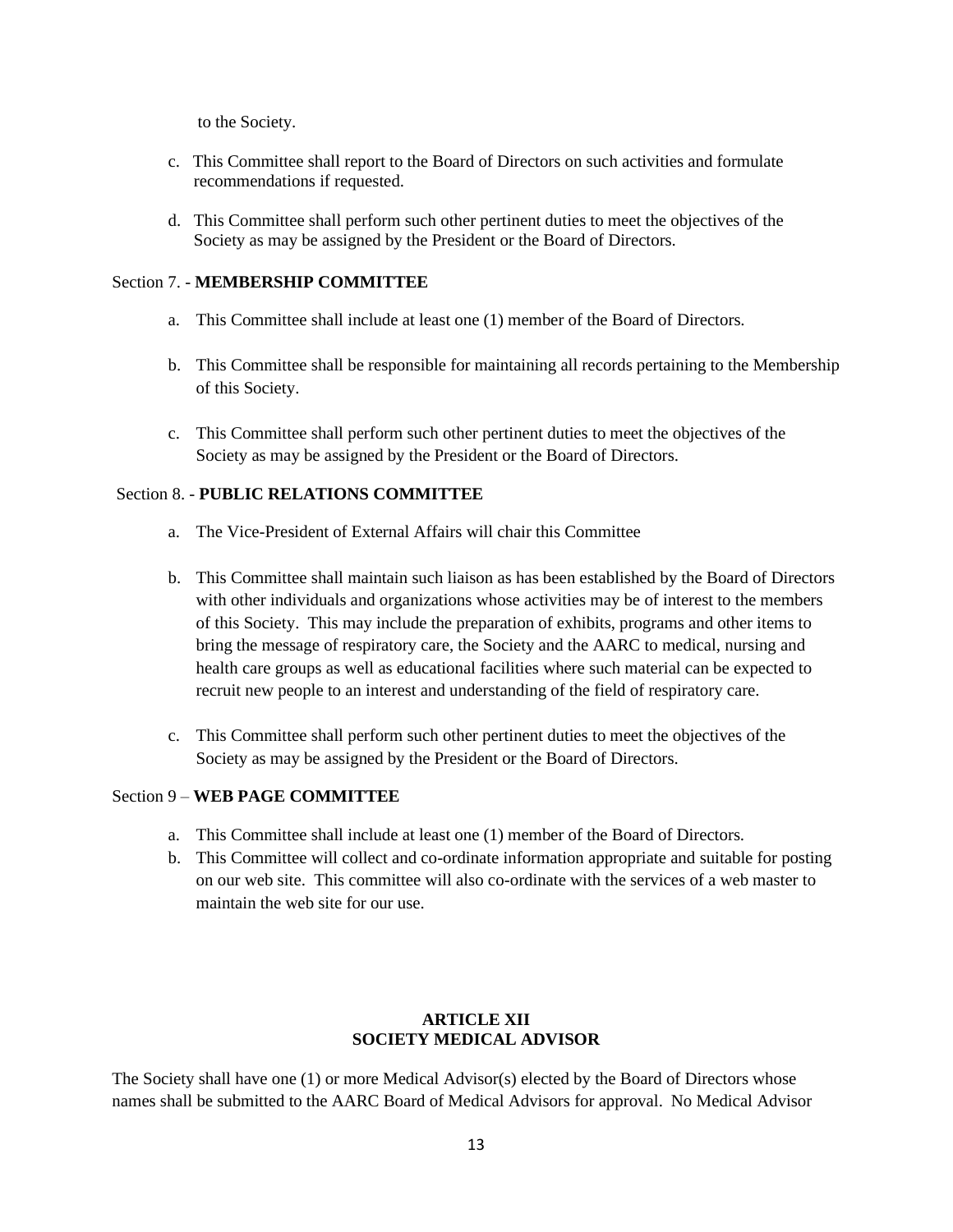shall serve more than three (3) consecutive terms. The term of office of the Society Medical Advisor may be terminated at any time by a two-thirds (2/3) vote of the Chartered Affiliates Active Membership. Notification of this action shall be submitted to the Medical Advisor, the AARC, and the Board of Medical Advisors.

#### Section 1. - **TERM OF OFFICE**

a. The term of office for the Medical Advisor(s) will be 2 years.

## **ARTICLE XIII FISCAL YEAR AND BUDGET**

- a. The fiscal year of this Society shall be from January 1 through December 31.
- b. The annual budget proposed by the Finance Committee, shall be approved by Board of Directors before implementation.
- c. At the direction of and within a schedule determined by the board, the Treasurer shall contact an independent auditor or CPA to conduct either a financial audit, review or compilation of the Society's finances.

## **ARTICLE XIV PARLIAMENTARY AUTHORITY**

The rules contained in the current edition of Robert's Rules of Order, Revised, shall govern whenever they are not in conflict with the Bylaws of the Society.

## **ARTICLE XV AMENDMENT**

These Bylaws may be amended at any regular or called meeting or by the electronic vote of the Society membership by a two- thirds (2/3) majority of those voting, provided that the Amendment has been presented in writing to the membership with notification of a voting date, no less than sixty (60) days or more than ninety (90) days prior to the vote. All proposed Amendments must be submitted for approval in accordance with Article XI, section 3c prior to a vote by the Membership, and shall become effective upon ratification by the Membership.